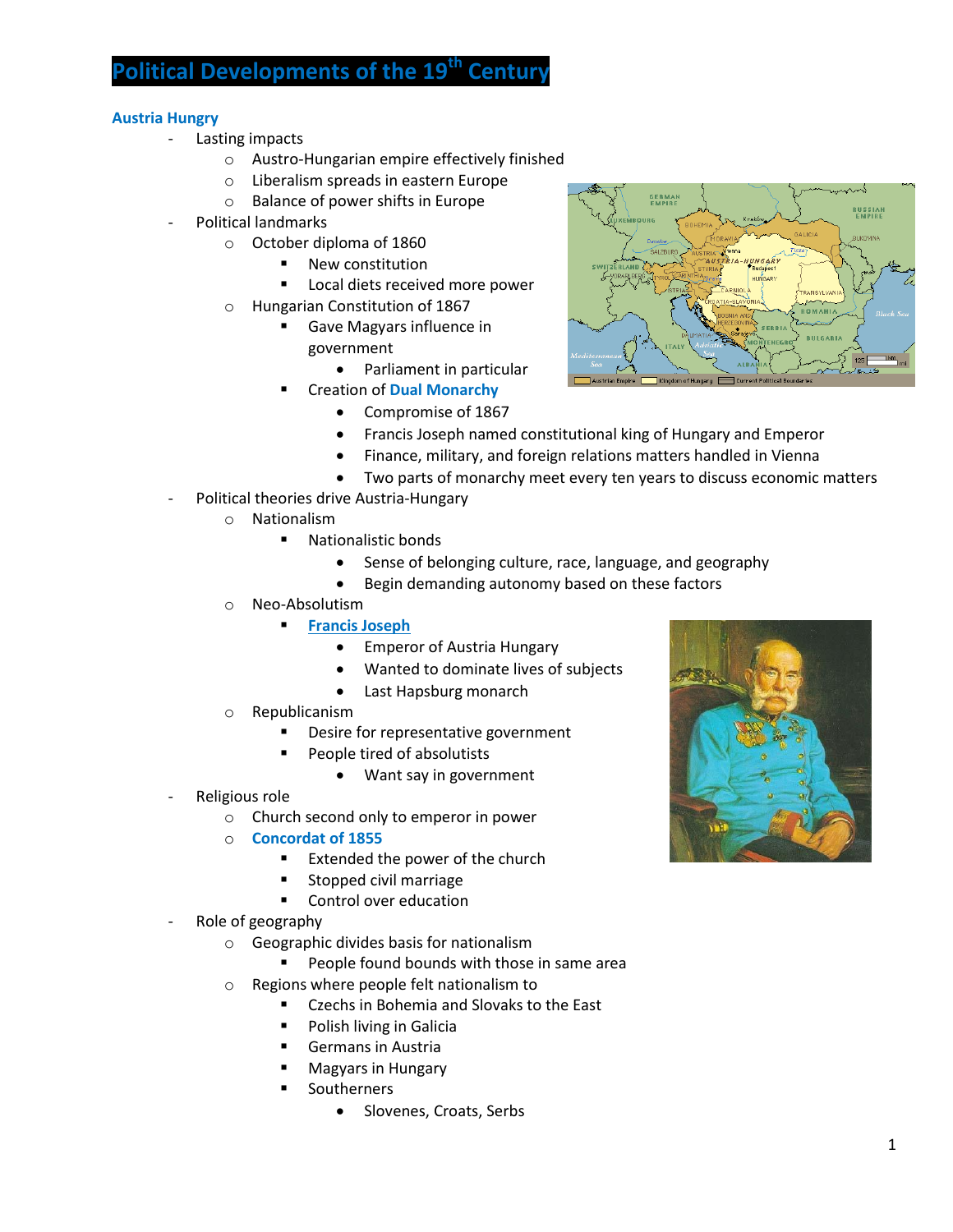- Influential leaders
	- o Alexander von Bach
		- **Minister of the interior**
		- **Wanted to impose neo-absolutism**
	- o Count Eduard von Taaffe
		- Austrian Prime Minister
		- **Tried to appease different ethnic groups**

## Russia

- Alexander II
	- o 1851-1881
	- o The Crimean War
		- **E** Displayed Russia's backwardness
	- o **Emancipation Manifesto**
		- 1861
		- Freed the serfs
	- o Zemstvos
		- **Local councils**
		- Built roads, schools, health centers
			- Election limited to wealthy
	- o Assassinated
		- **The People's Will** 
			- Secret terrorism society
			- Pro-Socialism
- Alexander III
	- o Ruled 1881-1894
	- o Father assassinated
	- o Opposed to liberal ideas
		- **Education, reform, civil liberties**
	- o Repressive reforms
		- **Nilitary courts** 
			- Took power away from zemstvos
			- State control over education
			- Arbitrary arrests
				- Silenced critics
				- Exile
					- Secret police
	- o "**Russification**"
		- **Ethnic campaign** 
			- Goal is to strengthen Russian culture
			- Russians only 40% of population
			- Many minorities
		- Religious repression
			- Only Russian orthodox church recognized
		- Non-Russian languages, clothes, and customs were banned
			- More lenient on loyal groups
				- o Finns and Armenians
	- o **Trans-Siberian Railroad**
		- **Started in 1891**
		- **Unification of Eastern and Western Russia** 
			- To be able to tap into resources of Siberia

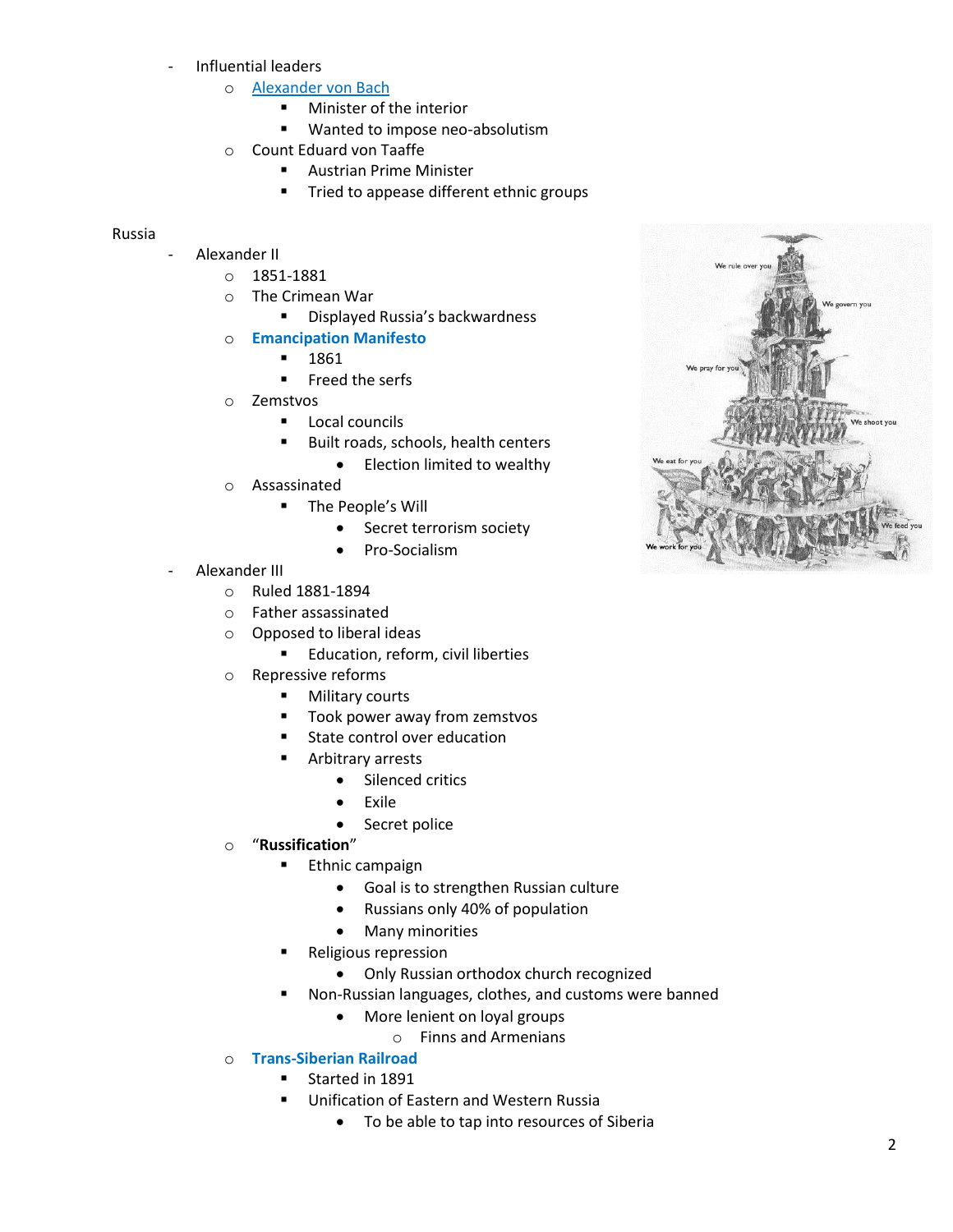- Difficult process
	- 5,867 miles of railroad
	- 12 years to complete
- Very expensive
	- $\bullet$  \$250,000,000
	- Thousands died
- Nicholas II
	- o Ruled 1894-1917
	- o Last Russian Tsar
		- **Faced many problems**
		- General unrest
		- **Forced to abdicate**
	- o Russo-Japanese War
		- 1904-1905
		- Manchuria, Liaodong Peninsula, Korea
			- Surprise attack by Japanese
				- February 1904
				- Russian navy nearly destroyed
		- Land and naval victories for Japanese
			- Battle of Mukden
				- o First time trenches used in battle
		- Defeat
			- Russians poorly supplied
				- o Only one supply railroad to the East
				- o Outdated equipment
			- Humiliating for Russians
				- o Russians favored to win
					- **Japan only a small island nation**
		- Treaty of Portsmouth
			- Japan gained influence over Korea
	- o Prelude to revolution
		- **Uladimir Lenin** 
			- Born 1870
			- Russian reformist
				- o Constantly exiled and arrested
			- Form Bolsheviks
				- o Communist party
				- o Union between conscious works and intellectuals
		- Revolution of 1905
			- Small-scale uprising
				- o Reformers hoping rebellion of masses would get Tsar's attention
			- Bloody Sunday
				- o January 1905
				- o 100,000 workers in St. Petersburg go on strike
					- **Led by Father Gapon**
				- o Troops open fire
					- 300 killed, 1000s wounded
					- **Led to more unrest**
		- October Manifesto of 1905
			- Nicholas willing to grant reforms